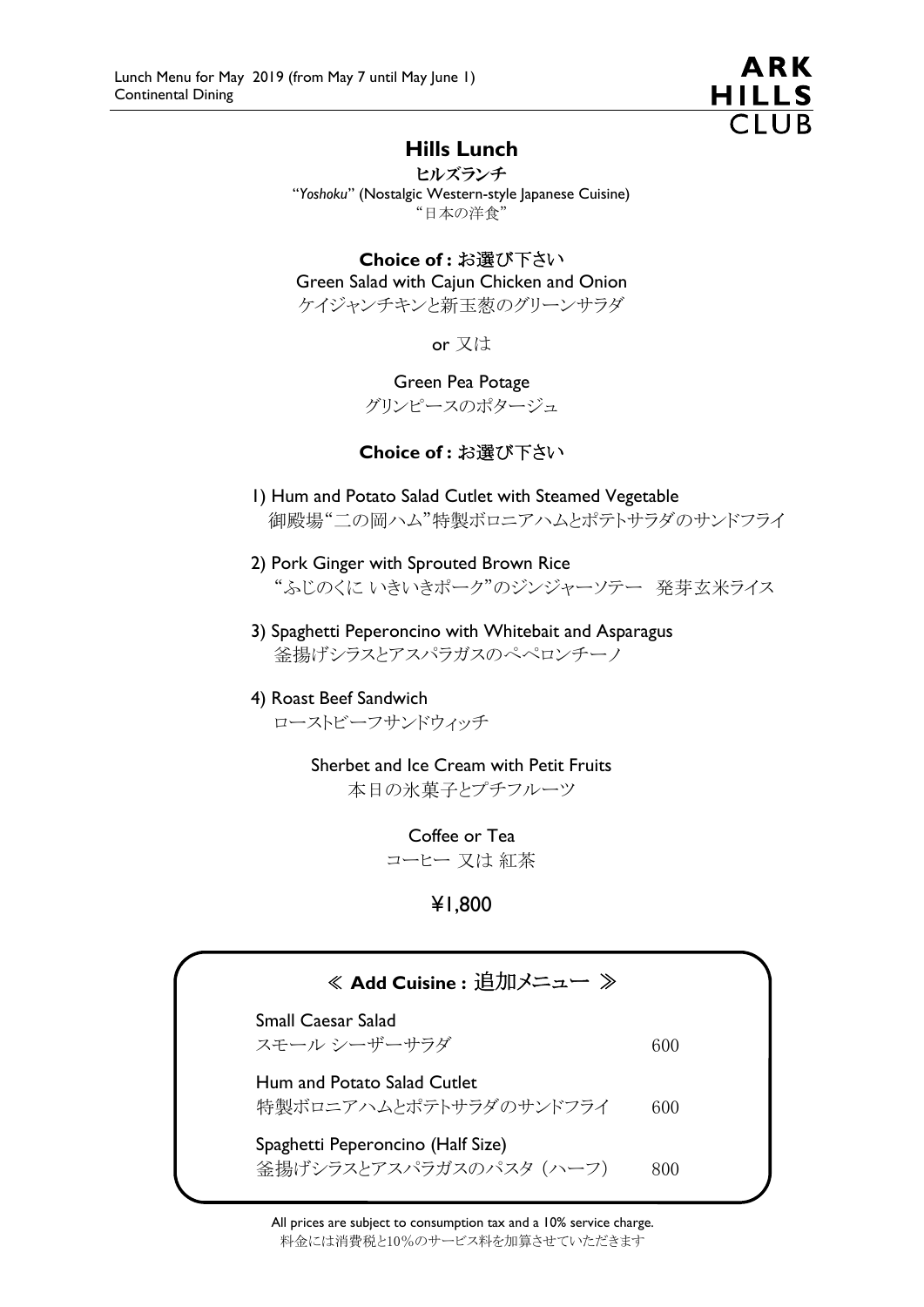**ARK HILLS**  $\overline{C}$ lub

Bistro Menu ビストロメニュー

Assorted Appetizers オードブルヴァリエ(前菜盛り合わせ)

#### Choice of : お選び下さい

Fish of the Day, Chef's Recommendation 本日の魚料理

or 又は

Bistro Dish of the Day, Chef's Recommendation 日替わりビストロ料理

> Dessert of the Day 本日のデザート

> Coffee or Tea コーヒー 又は 紅茶

> > ¥2,800

Please note that menu items may be changed without any notice, due to the seasonal availability. メニュー内容は入荷状況により変更になることがございます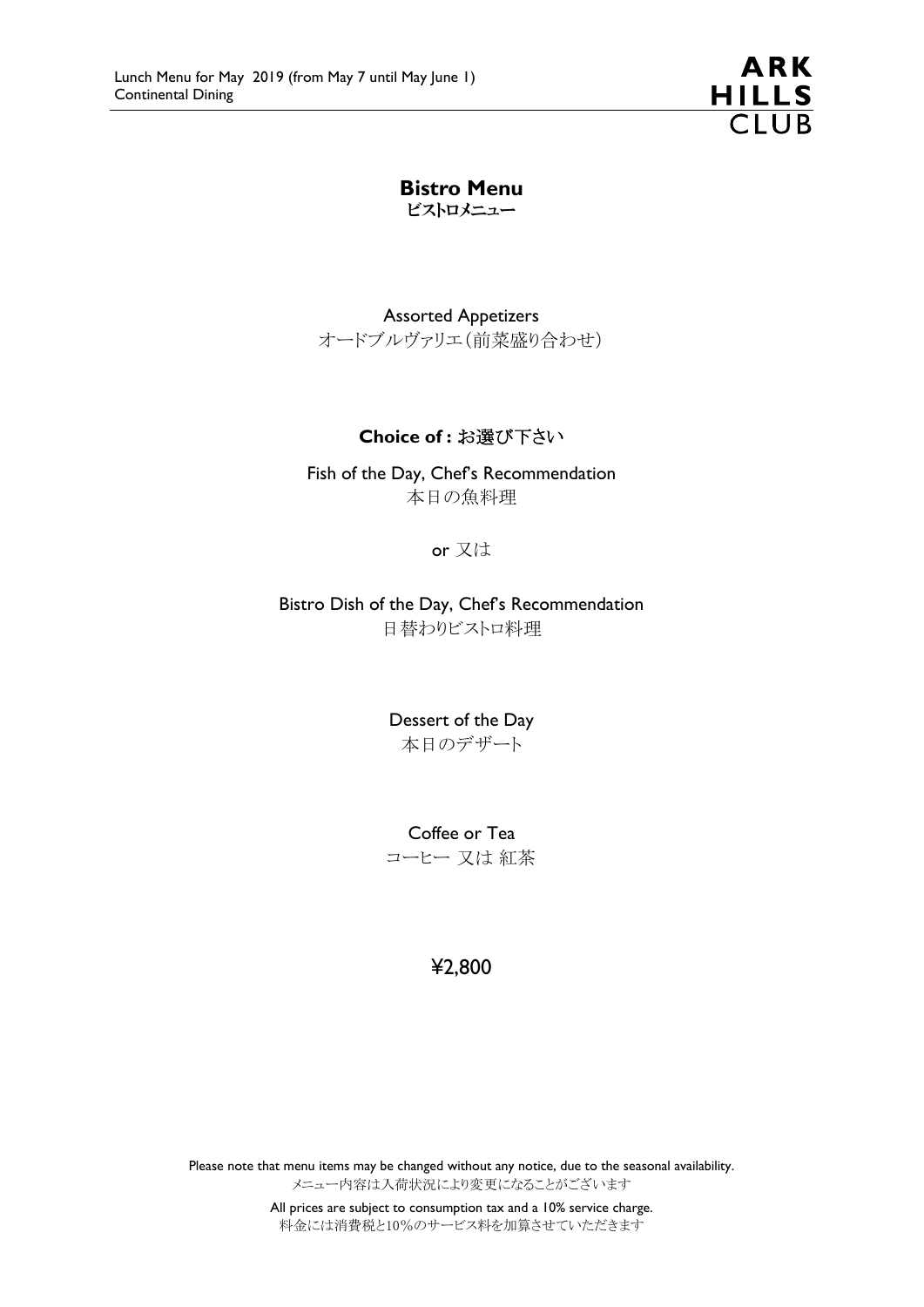ARK **HILLS**  $\overline{C}$ lla

## Menu Minceur

マンスール

動物性脂質、塩分の使用を控えたメニューです Special Menu with a Minimum Amount of Salt and Fat

Sautéed Grunt with *Wasabina and Udo* Salad 駿河湾産 麦わらイサキの炙り 山葵菜と独活のサラダ添え

Minestrone

彩り野菜たっぷりミネストローネ

### Choice of: お選び下さい

Pan-fried Sea Robin with Green Mustard Sauce Sautéed Leek ほうぼうのポワレ グリーンマスタードソース ポワローのソテー リボン仕立て添え

or 又は

Sautéed Chicken with Black Olive Sauce Sautéed Potato and Onion ふじのくに"いきいき鶏"ムネ肉のソテー ブラックオリーブソース 新じゃが芋と玉葱のソテー添え

Dessert of the Day

本日のデザート

#### Coffee or Tea

コーヒー 又は 紅茶

# ¥3,800

Please note that menu items may be changed without any notice, due to the seasonal availability. メニュー内容は入荷状況により変更になることがございます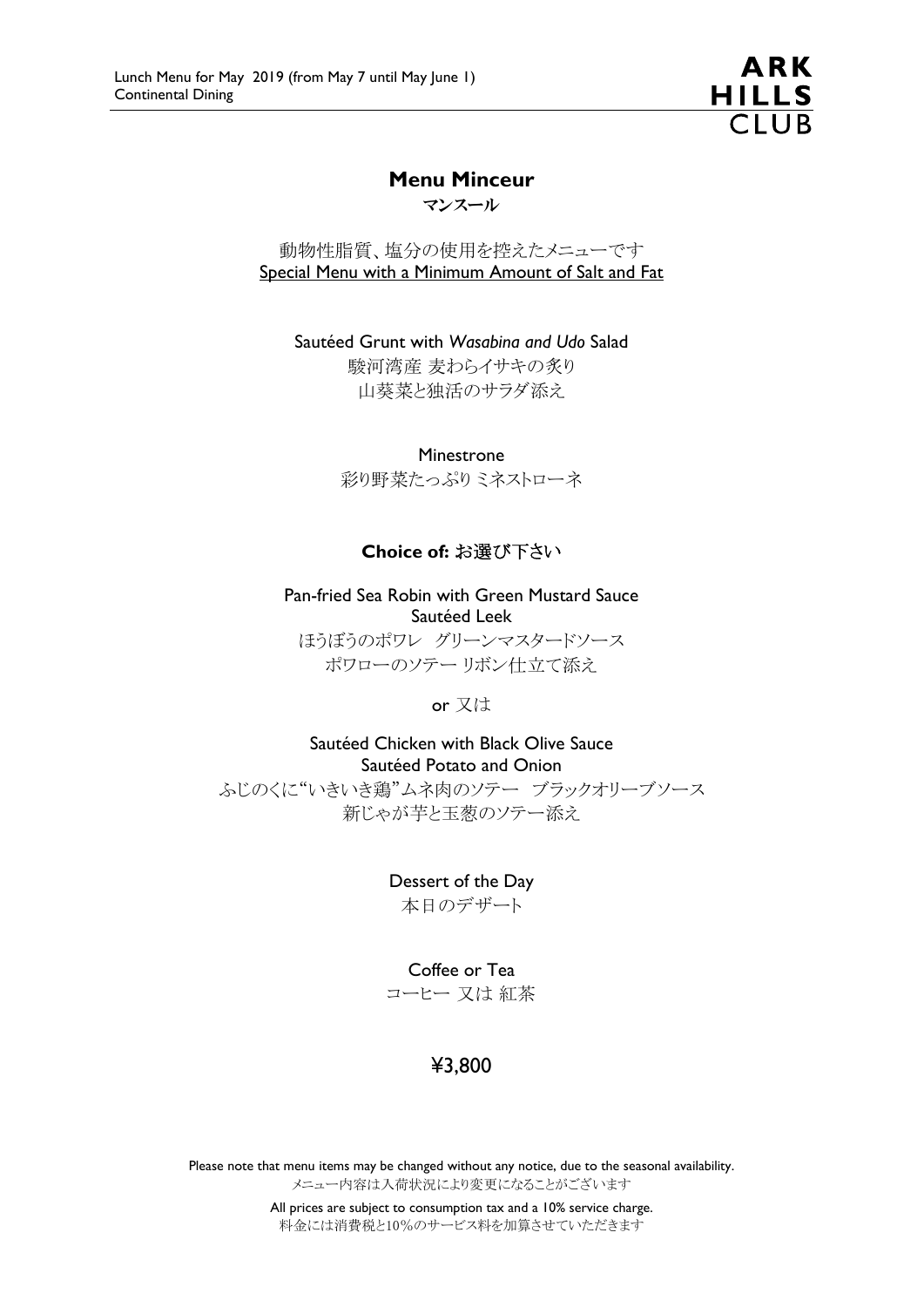**ARK HILLS**  $\overline{C}$ lub

Chef's Lunch シェフズランチ

Marinated Salmon with Mustard Sauce サーモンマリネ マスタードソース

Boiled Scampi and Cockle with Consommé, *Wakatakeni* Style 赤座海老とトリ貝の洋風若竹煮 コンソメ仕立て

Australian Beef Sirloin Steak with Balsamic Sauce Baked Cauliflower

オーストラリア産牛サーロインステーキ バルサミコソース カリフラワーのグラタン添え

> Dessert of the Day 本日のデザート

Coffee or Tea コーヒー 又は 紅茶

## ¥5,000

Please note that menu items may be changed without any notice, due to the seasonal availability. メニュー内容は入荷状況により変更になることがございます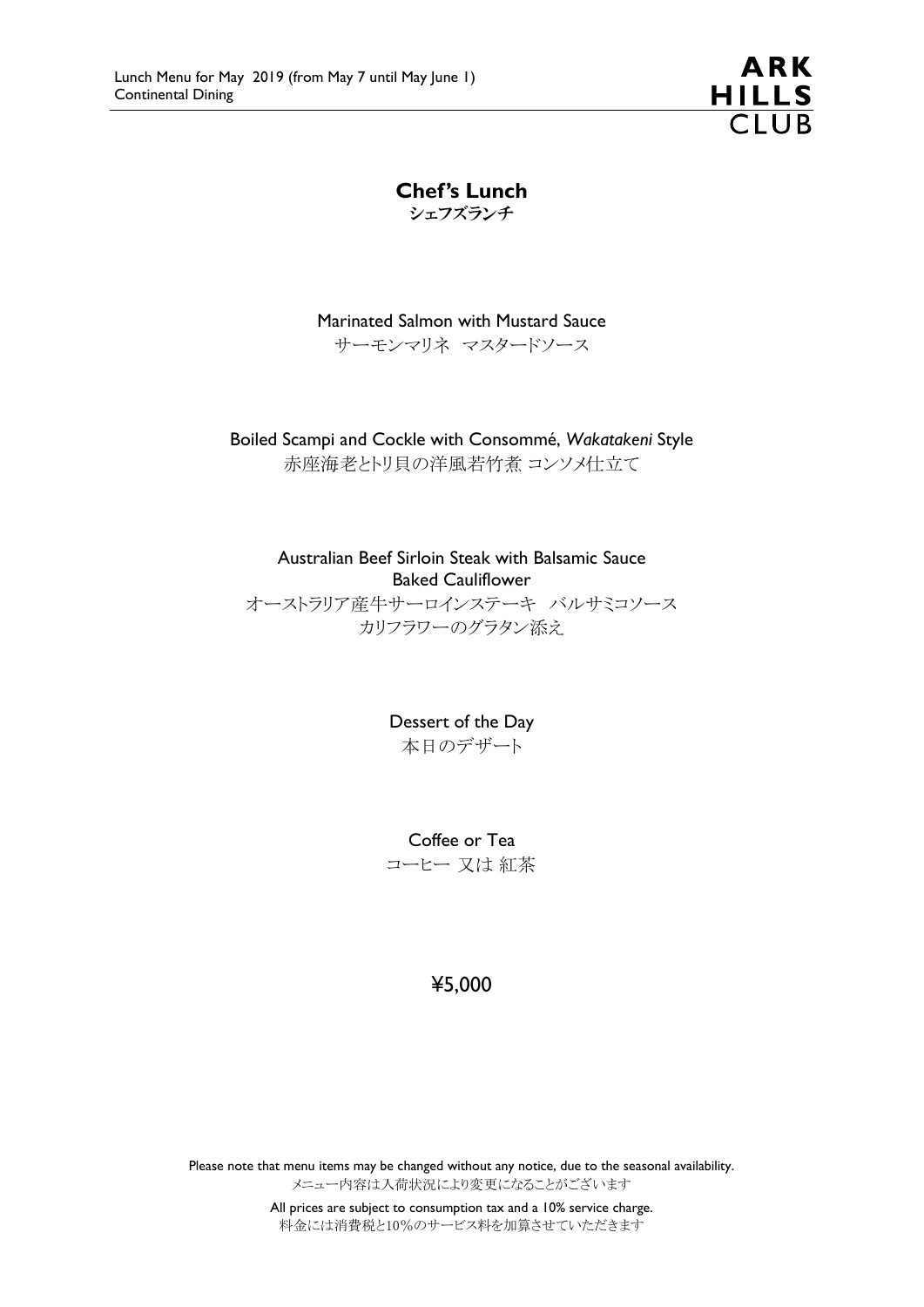**ARK HILLS**  $\overline{C1UB}$ 

Steak Lunch 銘柄牛ステーキランチ

Pork Loin and Vegetable with Fruit Tomato and Basil Sauce ポークロインと彩り野菜のガーデン仕立て アメーラトマトのケッカソース

Sautéed Rockfish with Red Wine and Butter Sauce Steamed Chicory メバルのソテー 赤ワイン風味のバターソース アンディーブのブレゼと共に

*Fujiasagiri* Beef Filet Steak with Armagnac Sauce Broad Bean and Potato Croquette

"富士朝霧牛"フィレ肉のステーキ アルマニャックソース 空豆と新じゃが芋のコロッケ添え

> Dessert of the Day 本日のデザート

> > Coffee or Tea

コーヒー 又は 紅茶

# ¥8,000

Please note that menu items may be changed without any notice, due to the seasonal availability. メニュー内容は入荷状況により変更になることがございます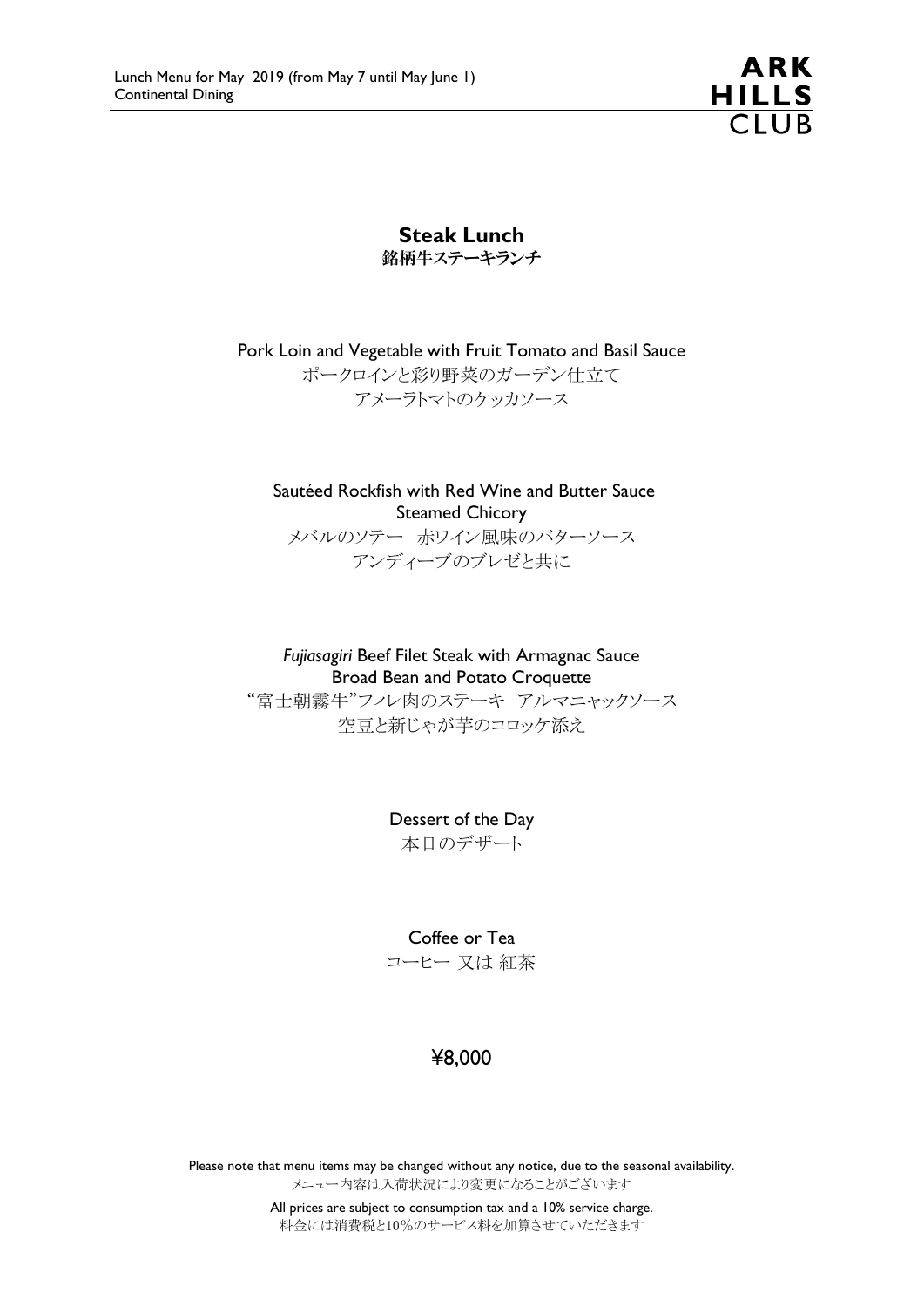Available from May 7 until June 1, 2019 2019年5月7日 ~ 2019年6月1日



\*Please note that reservation is required by the day before.

前日までに御予約をお願い致します

| Ladies Lunch                                                                                     |
|--------------------------------------------------------------------------------------------------|
| レディースランチ                                                                                         |
|                                                                                                  |
| <b>Aperitif or Soft Drink</b>                                                                    |
| お好みの食前酒またはソフトドリンクとご一緒に                                                                           |
|                                                                                                  |
| Sautéed Grunt with Wasabina and Udo Salad                                                        |
| 駿河湾産 麦わらイサキの炙り                                                                                   |
| 山葵菜と独活のサラダ添え                                                                                     |
|                                                                                                  |
| Minestrone                                                                                       |
| 彩り野菜たっぷりミネストローネ                                                                                  |
|                                                                                                  |
| Pan-fried Sea Robin with Green Mustard Sauce                                                     |
| Sautéed Leek                                                                                     |
| ほうぼうのポワレ グリーンマスタードソース                                                                            |
| ポワローのソテーリボン仕立て添え                                                                                 |
|                                                                                                  |
| Sautéed Chicken with Black Olive Sauce                                                           |
| Sautéed Potato and Onion                                                                         |
| ふじのくに"いきいき鶏"ムネ肉のポワレ ブラックオリーブソース                                                                  |
| 新じゃが芋と玉葱のソテー添え                                                                                   |
|                                                                                                  |
| Choice of: お選び下さい                                                                                |
| Dessert Plate or Seasonal Fruit Parfait                                                          |
| デザートプレート 又は 季節のフルーツパフェ                                                                           |
|                                                                                                  |
| Coffee, Tea or Herb Tea                                                                          |
| コーヒー 又は 紅茶 又は ハーブティー                                                                             |
|                                                                                                  |
|                                                                                                  |
| ¥5,000                                                                                           |
|                                                                                                  |
| Please note that menu items may be changed without any notice, due to the seasonal availability. |
| メニュー内容は入荷状況により変更になることがございます                                                                      |

The price above includes 8% consumption tax and 10% service charge. 上記金額には消費税8%及びサービス料10%が含まれております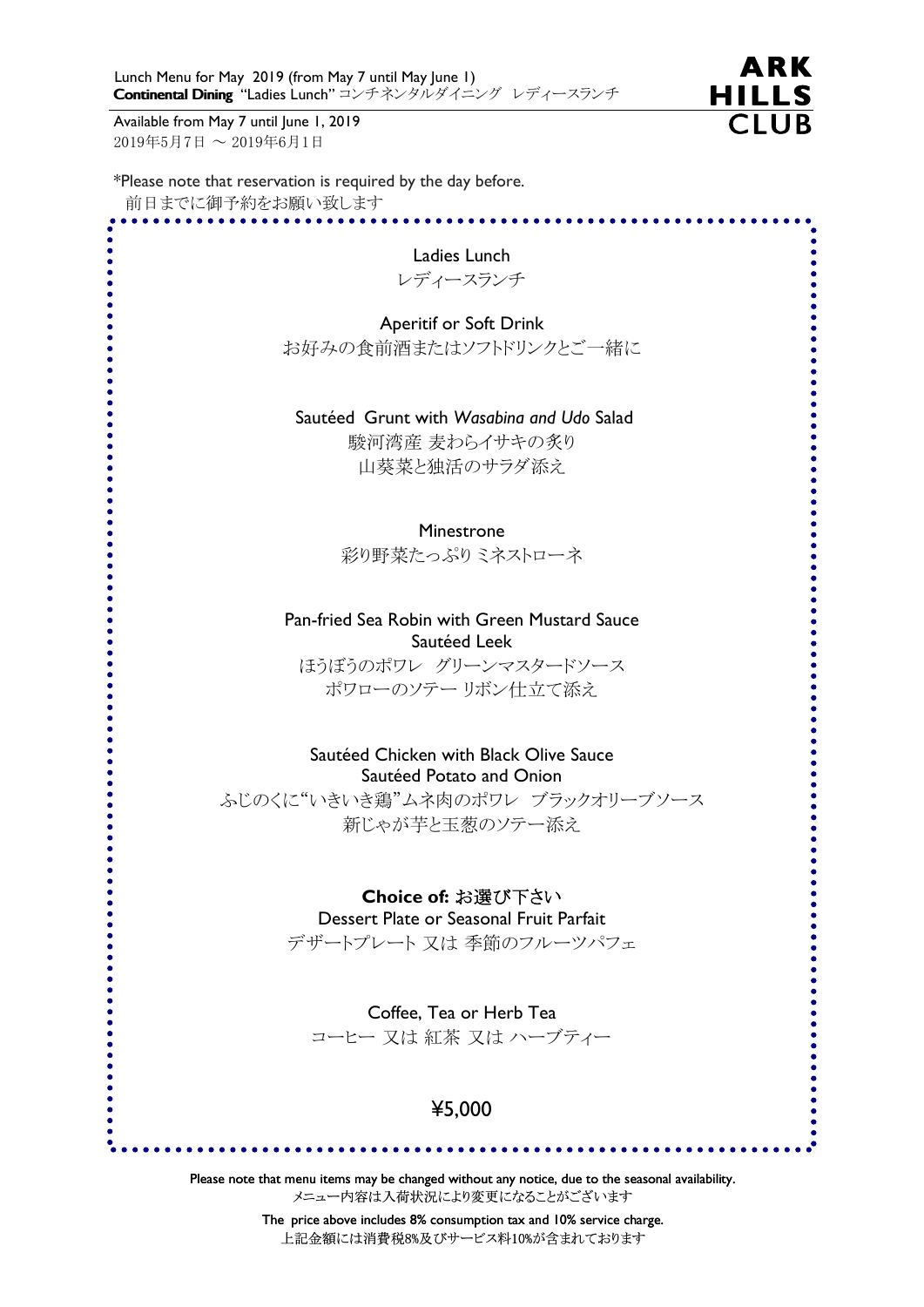

Vegan Lunch ヴィーガン ランチ

Garden Green Salad ガーデングリーンサラダ

#### Spaghetti Ario Orio with Seasonal Vegetable

季節野菜のアーリオ オーリオ スパゲティー

Assorted Seasonal Fruits フルーツ盛り合わせ

> Coffee or Tea コーヒー又は紅茶

> > ¥3,800

Please note that menu items may be changed without any notice, due to the seasonal availability. メニュー内容は入荷状況により変更になることがございます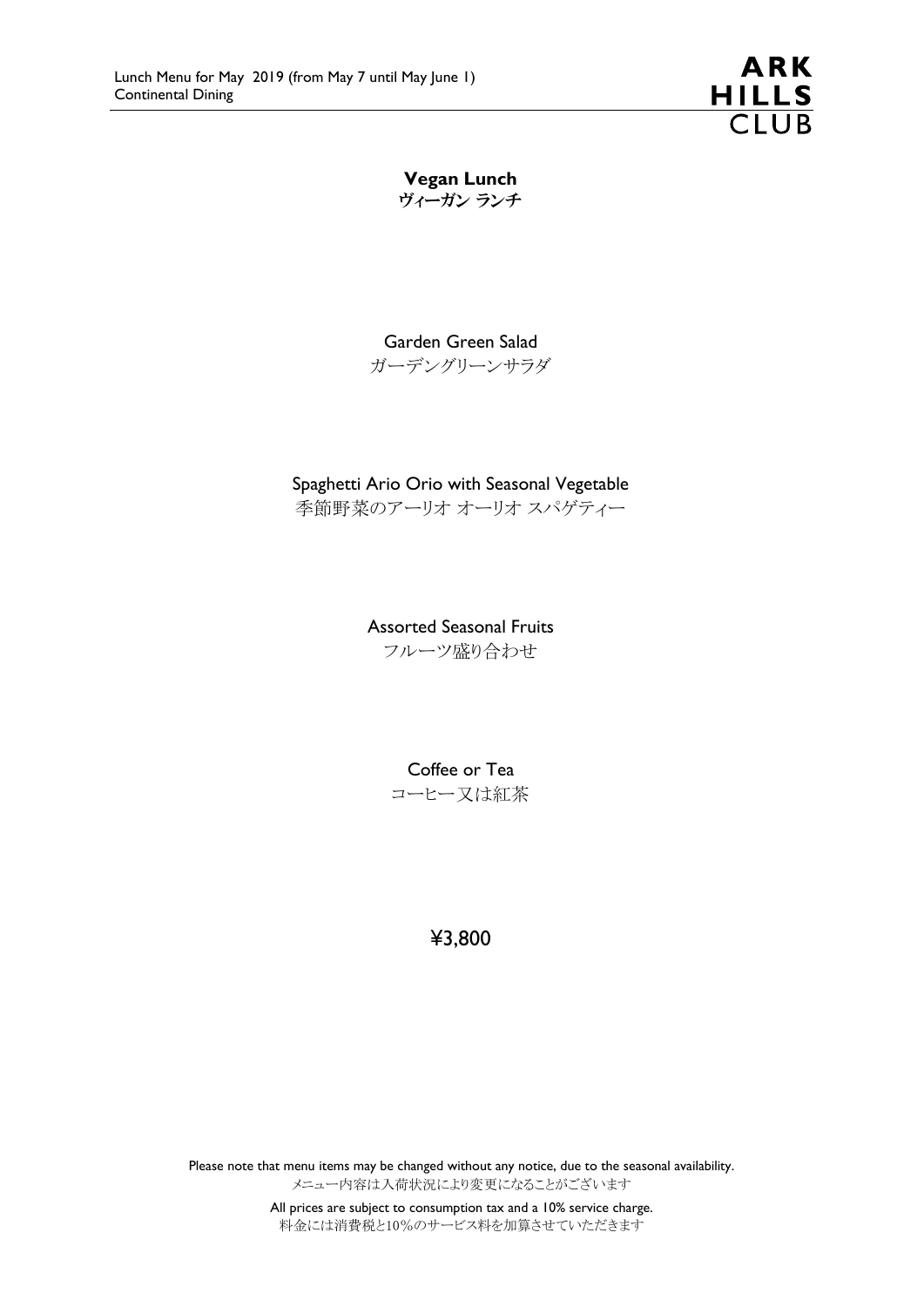A la Carte

| Appetizer                                                                                                  |       | (Half-portion)<br>ハーフポーション |
|------------------------------------------------------------------------------------------------------------|-------|----------------------------|
| <b>Classic Caesar Salad</b><br>クラシックシーザーサラダ                                                                |       | ¥1,800 ¥1,200              |
| Marinated Salmon with Mustard Sauce<br>サーモンマリネ マスタードソース                                                    | 3,000 | 2,000                      |
| Sautéed Grunt<br>Wasabing and Udo Salad<br>駿河湾産 麦わらイサキの炙り<br>山葵菜と独活のサラダ添え                                  | 3,000 | 2,000                      |
| Pork Loin and Vegetable<br><b>Fruit Tomato and Basil Sauce</b><br>ポークロインと彩り野菜のガーデン仕立て<br>アメーラトマトのケッカソースと共に | 4,000 | 2,600                      |
| Boiled Scampi and Cockle with Consommé, Wakatakeni Style<br>赤座海老とトリ貝の洋風若竹煮 コンソメ仕立て                         | 4,000 | 2,600                      |
| <b>Blanched Tuna Salad</b><br>Wasabi and Japanese Herb Tartar<br>ミナミマグロの霜降りサラダ仕立て<br>山葵と香味野菜のタルタルと共に       | 5,000 | 3,000                      |
| Soup                                                                                                       |       |                            |
| Green Pea Potage<br>グリンピースのポタージュ                                                                           | 1,800 | 1,200                      |
| Minestrone<br>彩り野菜たっぷりミネストローネ                                                                              | 1,800 | 1,200                      |
| Consommé Soup<br>コンソメスープ                                                                                   | 2,200 | 1,600                      |

Please note that menu items may be changed without any notice, due to the seasonal availability. メニュー内容は入荷状況により変更になることがございます